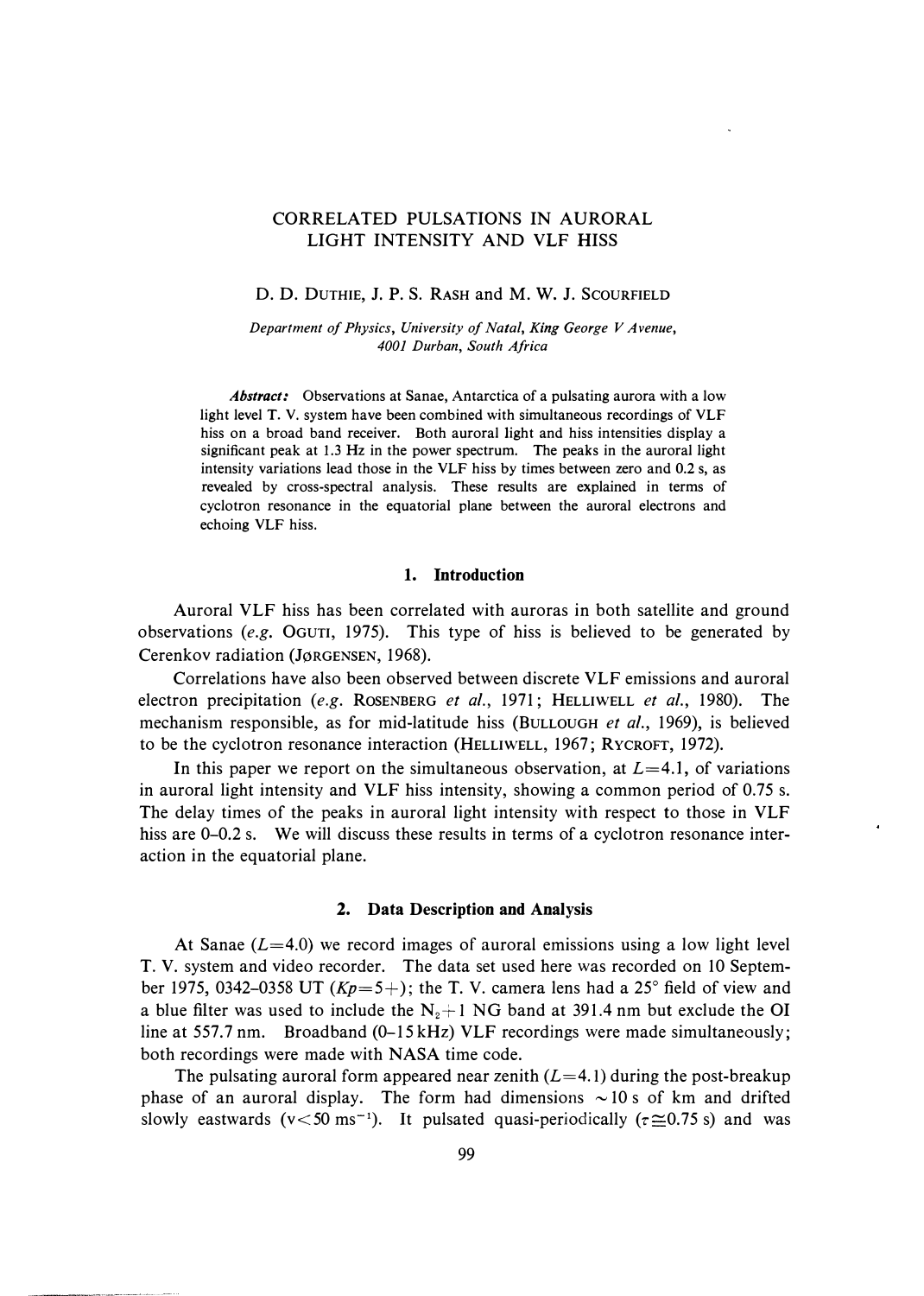

*Fig. 1.* A typical VLF frequency-time (f-t) spectrogram showing the observed band-limited (2.7 to 5.2 kHz) hiss occurring in 'bursts' with period *0.75 s, as indicated by the arrows above the spectrogram.*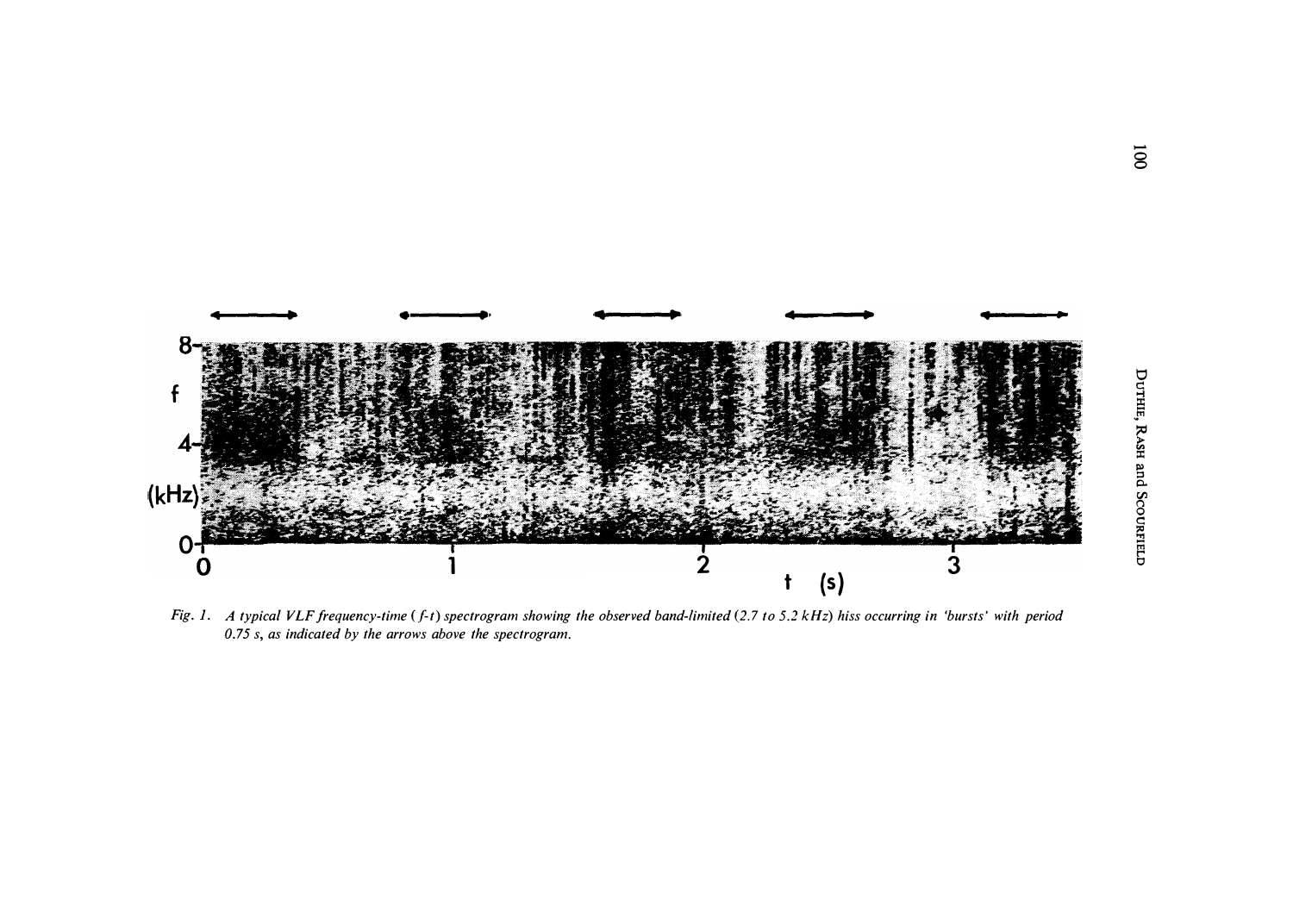

*Fig. 2. A typical 8 s data segment showing the simultaneous variations in intensity of auroral light and VLF hiss in a narrow band at 3.9 kHz.* 



*Fig. 3. Results of power spectral analysis of a 50 s data segment of integrated auroral light intensity and VLF hiss band intensity.* 

**modulated down to the background level.** 

**The associated VLF hiss was band limited, in the frequency range 2.7-5.2 kHz. It appears in the form of 'bursts' on the spectrograms, as shown in Fig. I. A video analyser (ALPORT and ScouRFIELD, 1975) was used to obtain the integrated light intensity within the optical field of view. The hiss intensity was obtained using a filter with centre frequency 3.9 kHz and bandwidth 100 Hz. A typical 8 s period of data showing the variations in both intensities is given in Fig. 2.** 

**The results of power spectral analysis of a typical 50 s segment, sampled at 500 Hz, of both the auroral light intensity and VLF hiss intensity are shown in Fig. 3.**  Both show a prominent peak in spectral density at 1.3 Hz. This peak (with  $\sigma = 0.3$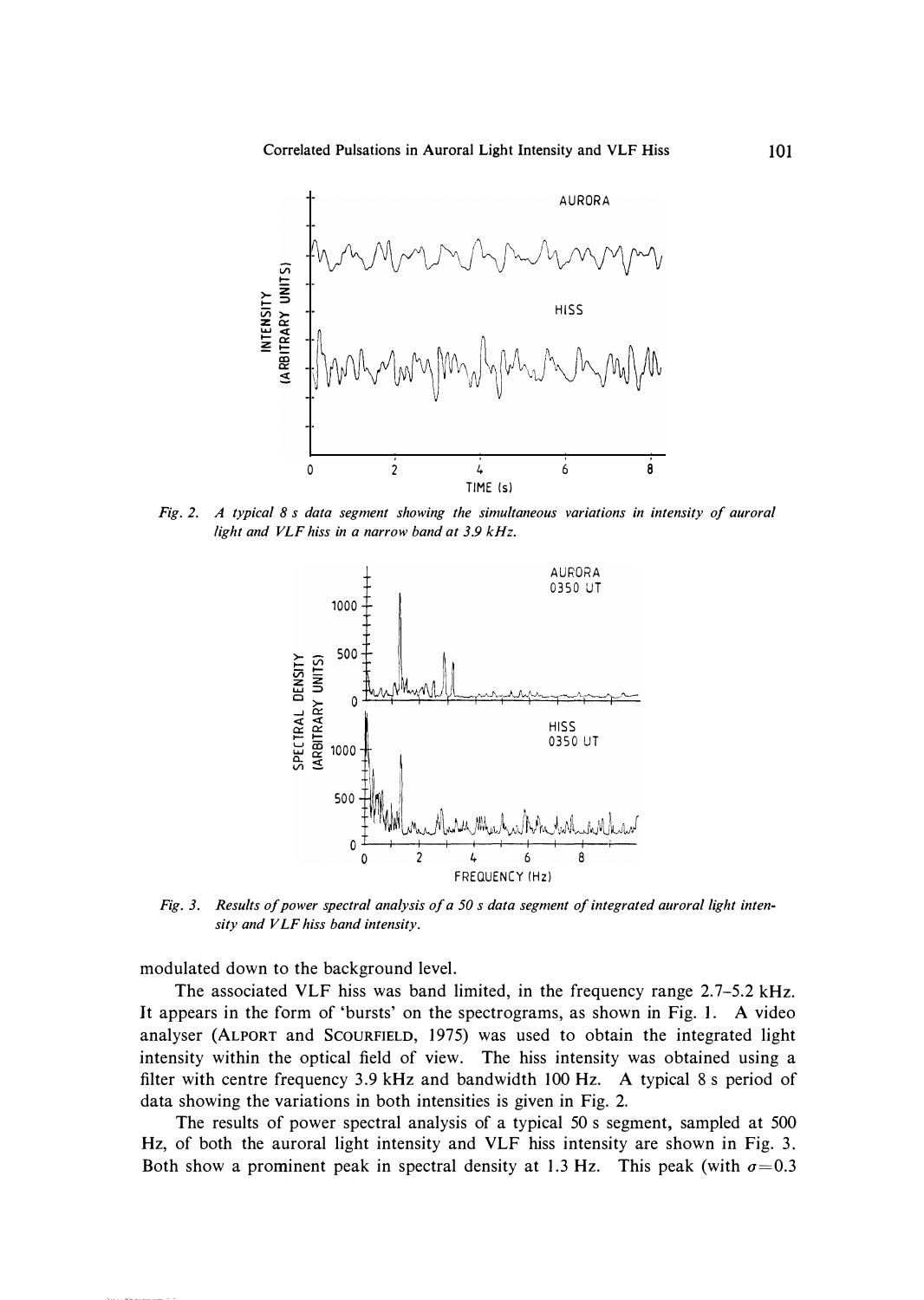



**Hz) is present throughout the analysis period (16 min) in both data sets.** 

Cross-spectral analysis of the two data sets shows a coherency of  $\approx 0.8$  at the **common spectral frequency of 1.3 Hz. The cross-correlation function (Fig. 4) shows**  a minimum time delay of  $\approx 0.135$  s of the auroral light intensity peaks with respect to those of the VLF hiss. This time difference (varying from  $\sim$  zero to 0.2 s) is also **present throughout both data sets, although it is not apparent on the coarse time scale of Fig. 2.** 

**We can thus summarize the results as follows:** 

(i) There is a prominent peak at  $f=1.3\pm0.3$  Hz (*i.e.*  $\tau=0.75$  s) in both auroral **light and VLF hiss power spectra.** 

**(ii) There is a time delay of the auroral light intensity peaks with respect to those of the VLF hiss of 0-0.2 s.** 

### **3. Interpretation and Discussion**

**The common spectral frequency and high coherency in the two data sets suggest a common modulation by means of a wave-particle interaction. The similarity of these results to those of ROSENBERG** *et al.* **(1971) and HELLIWELL** *et al.* **(1980) lead us to consider cyclotron resonance as the interaction mechanism.** 

**Cyclotron resonance occurs between circularly polarised whistler-mode waves and oppositely-travelling auroral electrons. The electrons lose energy to the waves, which then grow in amplitude; transverse energy is lost preferentially so that electrons**  with pitch angles just outside the loss cone will be scattered into it (RYCROFT, 1972). **These electrons then precipitate into the ionosphere to produce the auroral light emissions.** 

**HELLIWELL** *et al.* **(1980) used this interaction to explain their observations of peaks in VLF wave intensity leading those in photometer output by 1-2 s. In their scenario, shown in Fig. 5, northward-going VLF waves interact in the equatorial plane with southward-going electrons. The electrons are scattered directly into the loss cone and produce an increase in light intensity detected by the photometer at Siple. The VLF waves grow, travel northwards to te reflected in the northern ionosphere, and return to be detected at Siple.** 

**Our observations can also be interpreted in terms of this model. The model**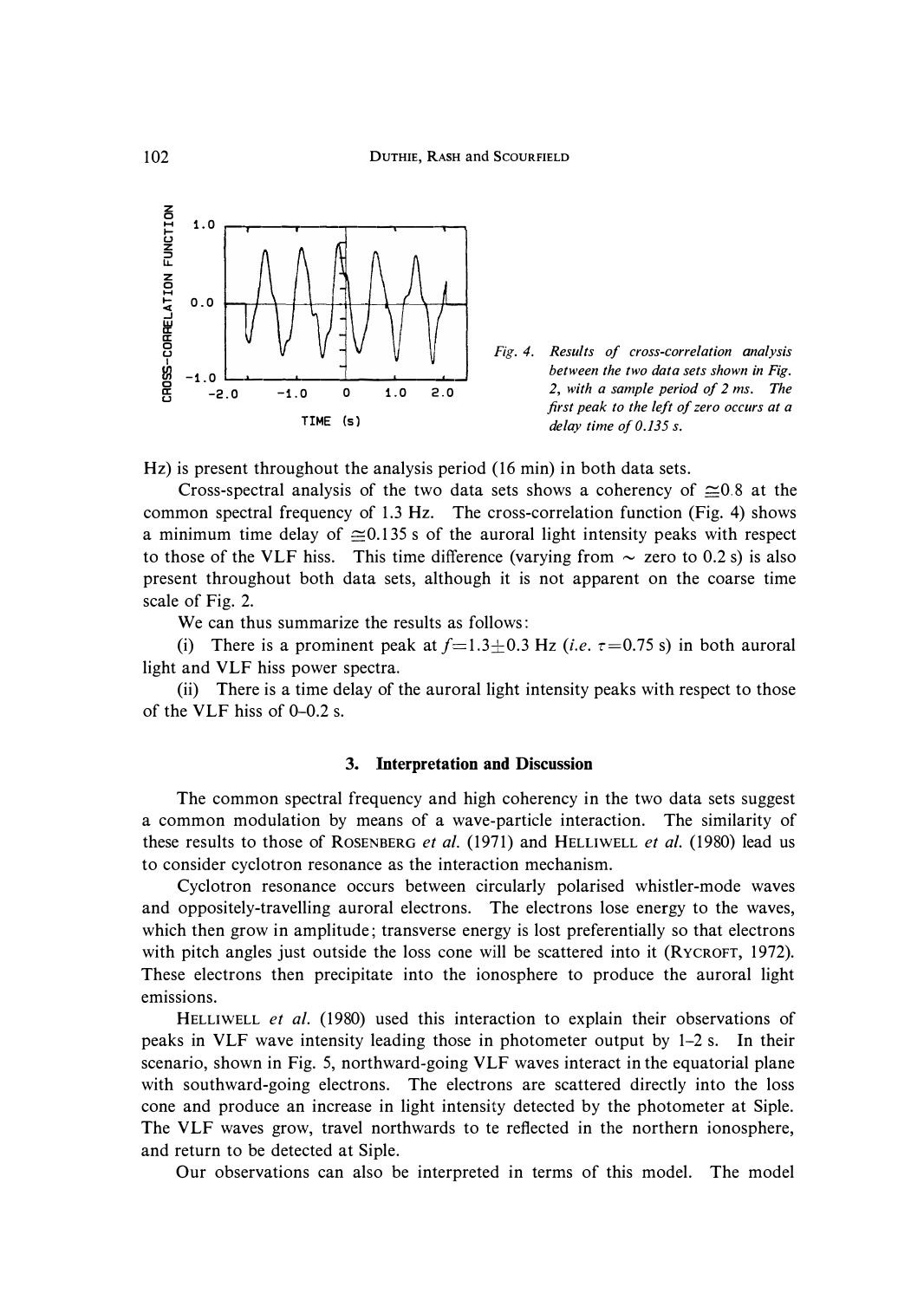

*Fig. 5. A schematic diagram of the interaction between north-going VLF waves and south-going auroral electrons, used to explain the observations (after HELLIWELL et al., 1980).* 

suggests that the difference in arrival time  $(\Delta \tau)$  of the VLF hiss and auroral light emission is equal to the 3/2-hop travel time of the VLF minus the 1/2-hop travel time of the electrons. (Here  $\Delta \tau > 0$  means the electrons lead the VLF).

We follow the method of **RosENBERG** *et al.* (1971) in calculating these times. We determine the VLF travel time at  $f=3.9$  kHz. The electron travel time is a function of their energy; the resonant energy is a function of the thermal plasma density. Figure 6 shows the resulting  $\Delta \tau$  as a function of  $N_{\text{eq}}$ , the electron density in the equatorial plane, in the range 1–20 cm<sup>-3</sup>, using both DE-1 and R-4 plasma models (PARK, 1972). The rectangle in Fig. 6 encloses the range of observed  $\Delta\tau$ ; this indicates  $N_{eq}$  of 1-7 cm<sup>-3</sup> (corresponding to resonant electron energies of 50-200 keV).

The observed periodicity in the data sets may be interpreted as due to echoing VLF hiss **(HELLIWELL,** 1965). The bounce time for 3.9 kHz VLF waves is shown as a function of equatorial electron density, for the same two plasma models, in Fig. 7. The rectangle here encloses the observed range of period, *viz.* 0.6-1 s (corresponding to  $f=1.3\pm0.3$  Hz); this indicates an  $N_{eq}$  of  $\sim5$  cm<sup>-s</sup>, essentially the same as that deduced from the  $\Delta\tau$  data. These densities are, however, somewhat low for within the plasmasphere.

The regular periodicity shown in Fig. 4 suggests that we should consider a particular peak in auroral light intensity to be associated with any peak in VLF hiss intensity, not necessarily that closest to it in time. This would give  $\Delta \tau = 0$ -0.2 s, or  $\Delta \tau$ =0.75-0.95 s, etc. *(i.e.* the minimum  $\Delta \tau$  plus multiples of the bounce period).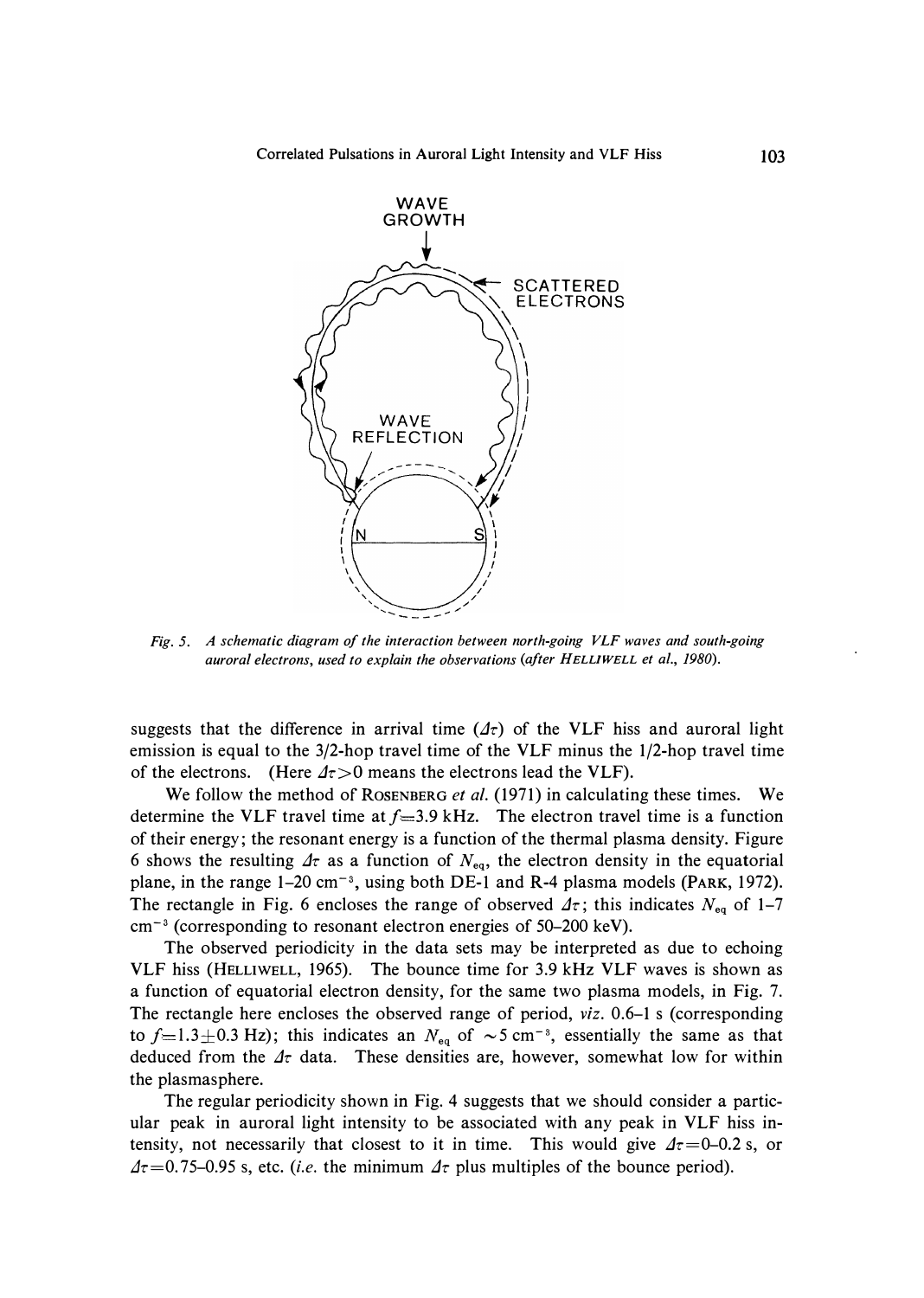

*Fig. 6. Difference in arrival time*  $4\tau$  versus *equatorial electron density*  $N_{eq}$  *for the DE-1 (curve 1) and R-4 (curve 2) model plasma distributions. The observed range of*  $\Delta\tau$  *is enclosed in the rectangle.* 



**If the VLF hiss emissions were three-phase (HELLIWELL, 1965) rather than single**  phase, then the true bounce period for each 'bunch' of waves would be  $3 \times 0.75$  s= 2.25 s. By extension of the curves in Fig. 7 this corresponds to  $N_{eq} = 110 \text{ cm}^{-3}$  for the DE-1 plasma model (or 45 cm<sup>-3</sup> for the R-4 model). Extension of the curves in Fig. 6 gives a corresponding  $\Delta \tau$  of 0.9 s for the DE-1 model (or 1.2 s for the R-4 model). This value fits into the second range of  $\Delta\tau$  given above; this corresponds to a particular **'bunch' of electrons being associated with the VLF 'burst' not immediately following it, but just over one bounce period later.** 

**By invoking echoing VLF hiss as the driving mechanism of the observed periodicity, we are assuming the existence of ducts of enhanced plasma density. We might further consider the pulsating auroral form to be the 'footpoint' of a duct, as suggested by ScouRFIELD** *et al.* **(1983). The electron density should then be a typical**  plasmasphere value,  $viz. ~ 100 cm^{-3}$  and the DE-1 model should apply.

**Approximately 30 minutes before the data period a few whistlers of poor quality**  were recorded. These gave equatorial electron densities of approximately  $700 \pm 100$  $cm^{-3}$  at  $L=3.6\pm0.1$ . Using RYCROFT and THOMAS's (1970) empirical relation to estimate the plasmapause position, we obtain  $L=3.8\pm0.3$  for  $Kp=5+$ , the value at the **time of these observations. This is consistent with the idea that the duct described**  above has 'peeled off' the plasmasphere in the manner suggested by SCOURFIELD *et al.* **(1983).** 

All this then tends to support the view that the electron density should be  $\sim$  100 **cm- <sup>3</sup> , so that the value of 110 cm- <sup>3</sup>obtained by assuming that the echoing VLF hiss is three-phase appears to be the most reasonable.**